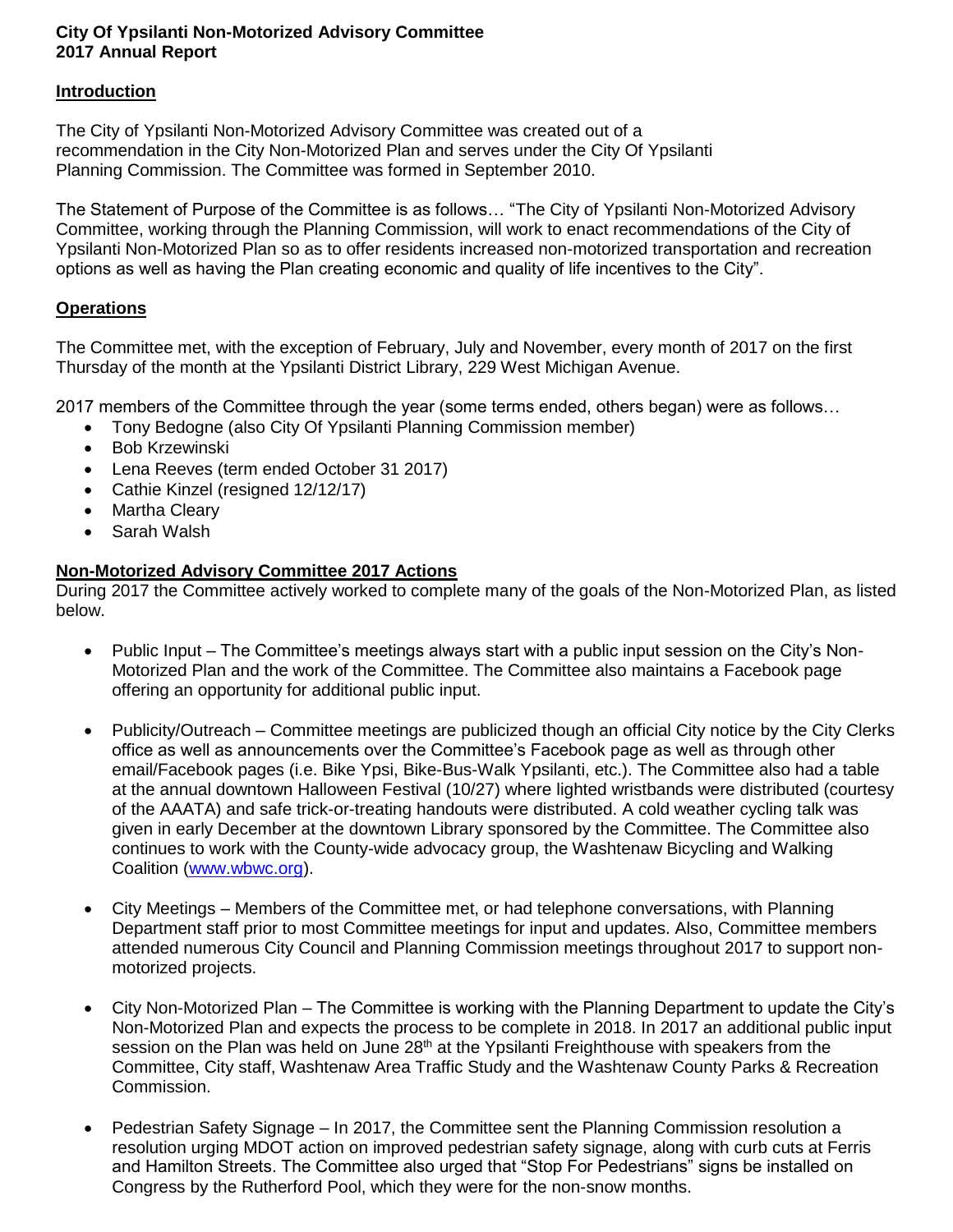- Snow Removal In the winter months the Committee mounted a campaign to educate area residents, thorough social media and its Facebook page, about the need to shovel sidewalks as required by City ordinance and how to report problems using ClickFix – Ypsi Connect. The Committee timed media actions to that of just prior to major snowfalls with information sent to all City neighborhood groups on Facebook and NextDoor.
- Border To Border Trail In the second half of 2017, the Washtenaw County Parks & Recreation Commission (WCP&RC), the driving force behind the Border To Border (B2B) Trail, started work on an Eastern Washtenaw County (i.e. east of US 23) B2B Trail Master Plan. A working group was established with members that included Beth Ernat from the City Economic Development Department, and City Non-Motorized Advisory Committee Bob Krzewinski, sitting on the working group as the Chair of the Friends of the Border To Border Trail. The working group has been meeting on a regular basis and is expected to hold public input meetings in early 2018. In addition, Rosie Pahl Donaldson, a Planner with the WCP&RC, has attended City Non-Motorized Advisory Committee meetings to keep the Committee up to speed on B2B developments as well as obtain Committee member input. In June, additional B2B directional signs provided by the WCP&RC were delivered to City Public Services and EMU for placement.
- Bike Friendly Community & Walk Friendly Community applications The City officially became a League of American Cyclists [\(http://bikeleague.org/bfa/awards\)](http://bikeleague.org/bfa/awards) "Bike Friendly Community" at the Bronze level on November 30, 2017 as the result of an application filed by the Committee. The award is valid for four years. The City learned in the fall of 2017 that it did not receive a Walk Friendly award but the report given by the organization running the Walk Friendly awards will be useful for improvements to be worked on for the next application expected to be filed by the Committee in late 2018.
- City Council Budget Committee members attended the annual City Council budget meetings providing non-motorized project recommendations to Council.
- Bike Friendly Business program The Committee, with the support of the Downtown Association of Ypsilanti, continued to sign up participants for a local Bike Friendly Business (BFB) program as a way to promote active and healthy lifestyles for employees and customers in the Ypsilanti area. The campaign will honor corporations, organizations, associations, government agencies or non-profit groups located in Ypsilanti that actively promotes bicycling for transportation, recreation, exercise and sport. Business participants receive a BFB window sticker and are listed on the Bike-Bus-Walk Ypsi [\(www.bbwypsi.org\)](http://www.bbwypsi.org/) web site.
- Bike Lanes In July 2017, a Forest Avenue bike lane gap completion between Prospect Road and Norris Street was completed giving bicyclists a key east-west bike route within the City. In 2017 the Committee also started researching areas where additional bike lanes would be used in the City, with possible locations being West Cross Street (west of Wallace) and Harriet/Spring/Factory/Maus Streets. .
- I-94/Huron Hamilton Streets Non-Motorized Projects The Committee continued to follow these items closely as there are a fair number of pedestrians and bicyclists using Huron Street over I-94 with no dedicated non-motorized facilities. In July, the Committee also passed the following resolution – *"The City of Ypsilanti Non-Motorized Advisory Committee urges the City Planning Commission, Mayor and City Council to support overdue and needed non-motorized improvements to the Huron Street overpass of I-94."* The Committee was also in favor of the City buying "Share The Road" (with pedestrian and bicycle symbols) on the Huron Street bridge over I-94 to increase motorist awareness.
- Bike repair Stations Non-Motorized Advisory Committee and Eastern Michigan University (EMU) faculty member Sarah Walsh spearheaded a project for EMU to purchase and install three bike repair stations (containing a work stand, tools and an air pump) with two to be installed on the main campus and one at the EMU College Of Business downtown.
- EMU Bike Share Committee members in 2017 attended meetings and merchant demonstrations of bicycles for a potential "bike-share" (rental) program at Eastern Michigan University. Organizers are looking for a start of a bike share program in mid-2018.